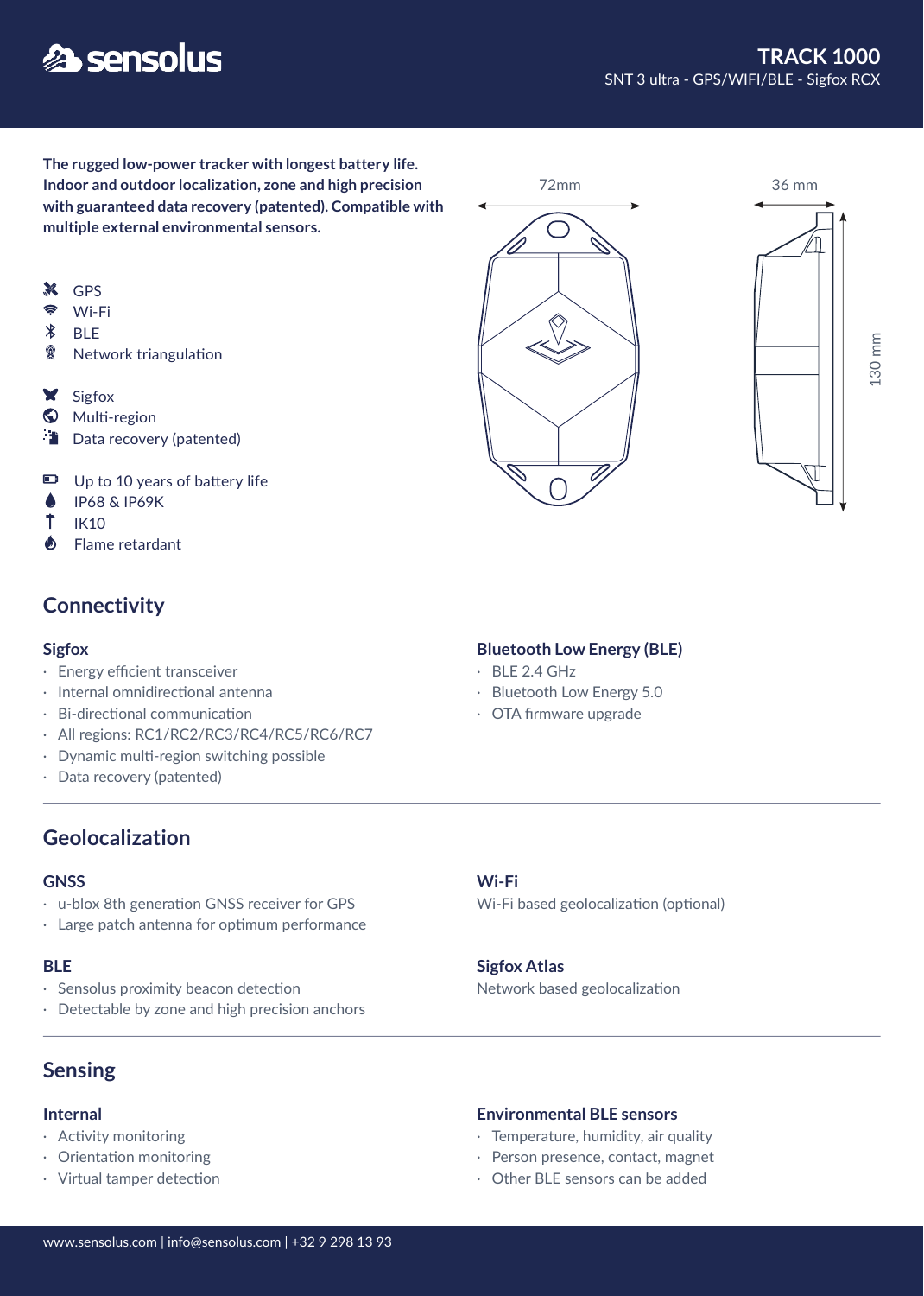# **Mounting**

· Holes (7x9mm) for screws or rivets

· Cable ties

# **Mechanics & design**

**Antennas**

All antennas are internal

**Size** 130x72x36 mm (L W H)

### **Weight**

200 gram

**Color** Translucent black

#### **Casing**

- · Polycarbonate (lexan 943A)
- · Flame retardant
- · UV-stabilized

# **Battery**

- · Up to 10 years battery life depending on operating mode
- $\,\cdot\,$  User replaceable battery pack (Li-SoCl $_2$ ) 8400 mAh 3.6V
- · 2,7 gram Lithium

# **Certifications**

- · Sigfox multi-region verified
- · All regions class 0 certified

### **Regulatory**

CE, FCC ID: 2AQYP-3ABGPSW

# **User interaction**

**Device activation**

Magnetic activation

#### **Synchronize remote settings**

- · Instant: Magnet activation
- · Periodic: No user interaction needed

IP68 & IP69K with automotive-grade venting membrane **Water & dust resistance**

IK08 & IK10 (frontal impact) **Impact resistance**

 · Double sided tape · Magnets (optional)

EN 60068 **Drop shock and vibration**

-20 to 60°C (optional to 80°C) **Operating temperature**

-40 to 85°C **Storage temperature**

**Sigfox Electrical safety** EN-60905-1

> Declaration ID: D048003 **Bluetooth 5.0**

**LED feedback** Green & red LED feedback on the device